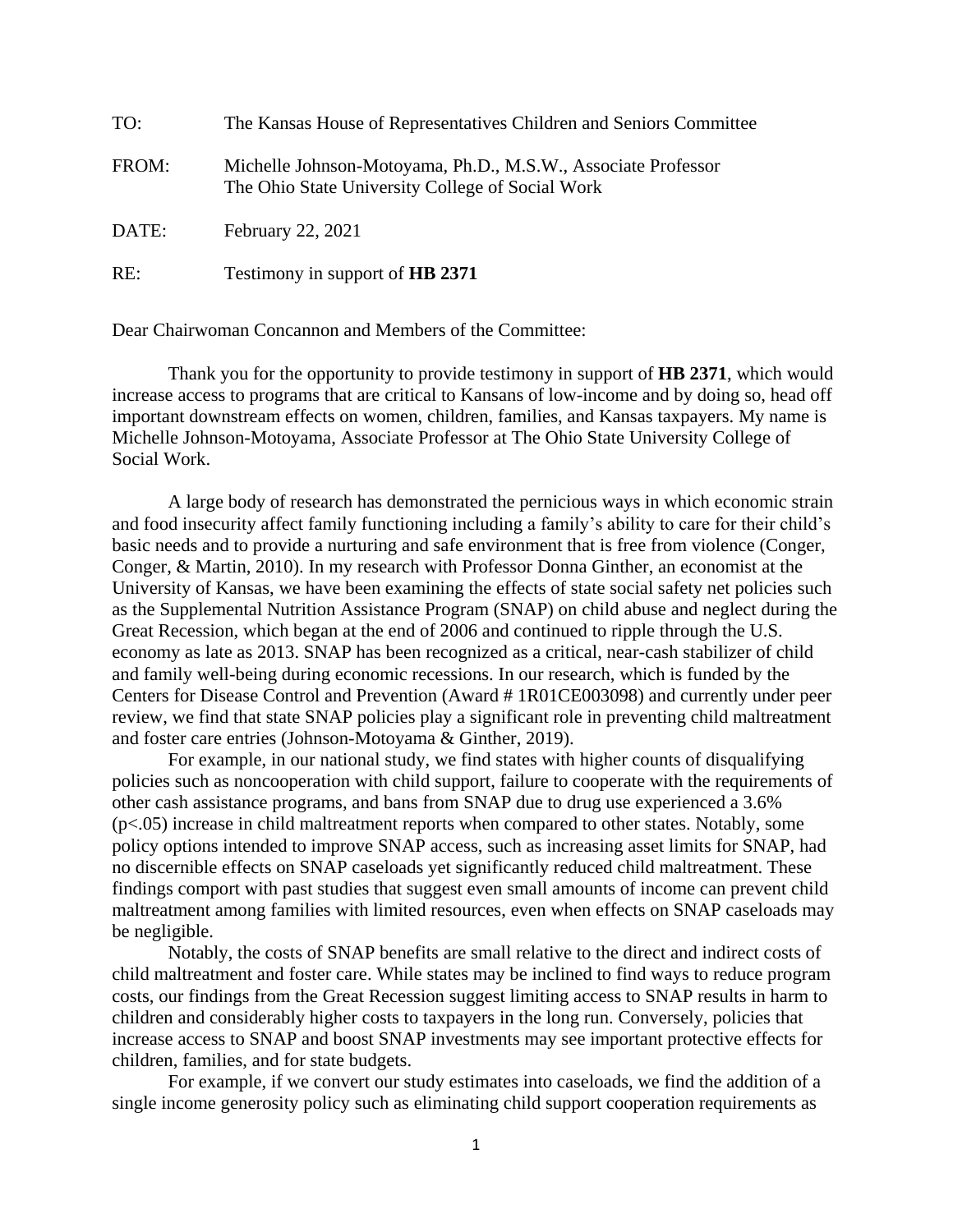proposed in **HB 2371** could reduce the number of children entering foster care by 7.3%. Based on our estimates, this translates into approximately 390 children at the sample mean. The average monthly cost of a foster care payment for one child in Kansas is approximately \$2000 per month and children spend an average of 20 months in care (personal communication, R. Gaston). Therefore, foster care costs for 390 children equal \$15.6 million. For the same number of children, the cost of the average monthly SNAP benefit for a family of three (\$401) for 20 months is approximately \$3.1 million (Center for Budget and Policy Priorities, 2021). Notably, foster care payments represent just a portion of the human and societal costs associated with separating children from parents. Our findings suggest that to prevent increases in child maltreatment and foster care and to protect state budgets, it is in the state's best interests to maximize program access and generosity to address basic human needs. In the context of the COVID-19 pandemic and economic recession, these findings underscore the critical importance of the SNAP program for children and families as well as the potential unintended costs of state SNAP policy choices.

## *Concluding Remarks*

To date, the U.S. Congress has passed a number of coronavirus related legislative actions to enhance unemployment insurance, increase federal funding for Medicaid, and increase food security spending. For example, the 2020 CARES Act made direct payments to taxpayers and introduced economic support for small businesses, and the Centers for Disease Control and Prevention (CDC) passed an eviction moratorium to protect 43 million renters nationwide that the Biden Administration extended through March 2021. However, recent reports suggest existing measures have not been sufficient to stave off food insecurity or bolster resources for household spending, rent, child care, or mortgages. Additional federal investments are necessary to stabilize income, and concrete supports must be a priority. In the meantime, past research suggests the actions that states and localities take now to support families in need matter for child maltreatment prevention. Policies that increase access to programs such as SNAP and child care subsidies are likely to have a positive impact. Therefore, these concrete supports to address basic needs should be among the top priorities at the federal, state, and local levels to prevent child maltreatment and other forms of violence. The COVID-19 pandemic and national reckoning on racial justice also illuminates the historic dynamics of poverty and inequality in this country and presents us with the opportunity to examine how we might better address the fundamental needs of children and families. I support **HB 2371** and I'm happy to answer any questions you may have.